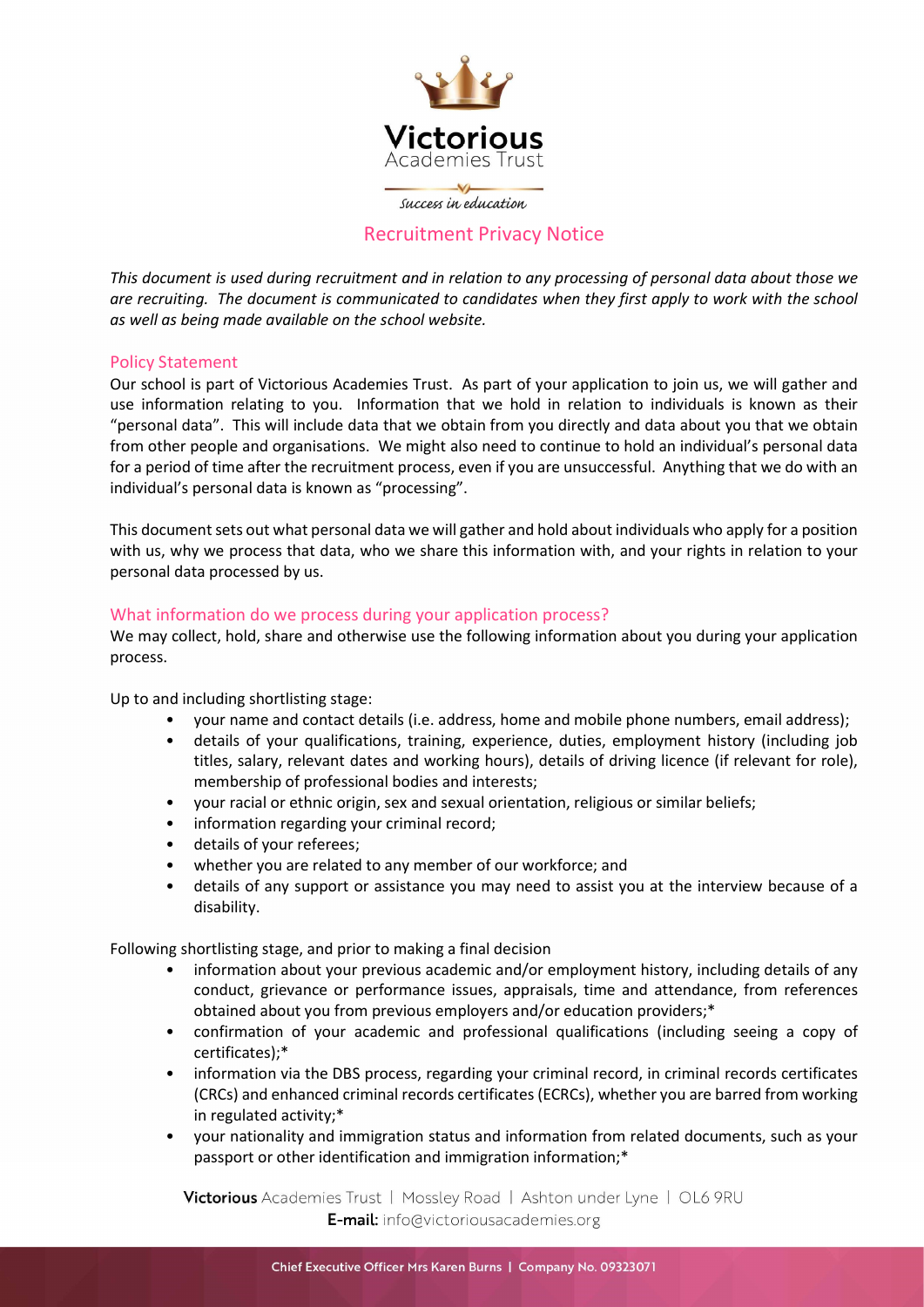

#### success in education

- medical check to indicate fitness to work;\*
- a copy of your driving licence (or other appropriate documentation as listed on the Home Office list);\*
- if you are a teacher, we will check the National College of Teaching and Leadership ("NCTL") Teachers Services about your teacher status, whether you are subject to a prohibition from teaching order and any other relevant checks (for example Section 128 direction for management posts and EEA teacher sanctions);\* and
- equal opportunities' monitoring data.

You are required (by law or in order to enter into your contract of employment) to provide the categories of information marked (\*) above to us to enable us to verify your right to work and suitability for the position. Without providing us with this information, or if the information is not satisfactory, then we will not be able to proceed with any offer of employment.

If you are employed by us, the information we collect may be included on our Single Central Record. In this scenario, a further privacy notice in relation to data we collect, process, hold and share about you during your time with us, will be issued to you.

# Where do we get information from about during your application process?

Depending on the position that you have applied for, we may collect this information from you, your referees (details of whom you will have provided), your education provider, any relevant professional body, the Disclosure and Barring Service (DBS), NCTL and the Home Office, during the recruitment process.

# Why do we use this information?

We will process your personal data during your application process for the purpose of complying with legal obligations, carrying out tasks which are in the public interest, and taking steps with a view to entering into an employment contract with you. This includes:

- to assess your suitability for the role you are applying for;
- to take steps to enter into a contract with you;
- to check that you are eligible to work in the United Kingdom or that you are not prohibited from teaching; and
- so that we are able to monitor applications for posts in the Trust to ensure that we are fulfilling our obligations under the public sector equality duty under the Equality Act 2010.

## How long will we hold information in relation to your application?

We will hold information relating to your application only for as long as necessary. If you are successful then how long we need to hold on to any information will depend on type of information. For further detail please see our Retention and Destruction Policy.

If you are unsuccessful we will hold your personal data only for six months, after which time it is securely deleted.

## Who will we share information with about your application?

We will not share information gathered during your application process with third parties, other than professional advisors such as legal as HR advisors.

Victorious Academies Trust | Mossley Road | Ashton under Lyne | OL6 9RU E-mail: info@victoriousacademies.org